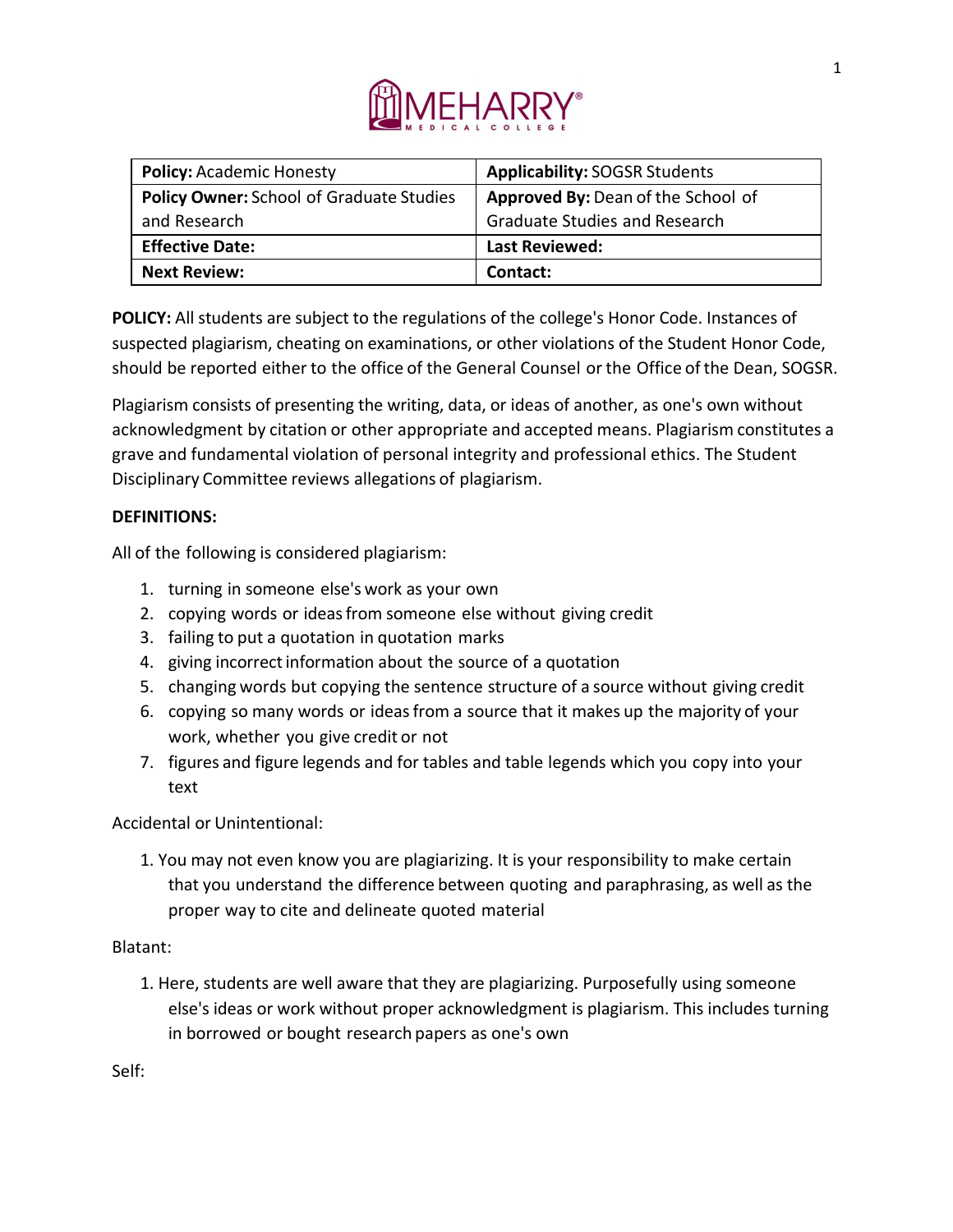

| <b>Policy: Academic Honesty</b>                 | <b>Applicability: SOGSR Students</b> |
|-------------------------------------------------|--------------------------------------|
| <b>Policy Owner: School of Graduate Studies</b> | Approved By: Dean of the School of   |
| and Research                                    | <b>Graduate Studies and Research</b> |
| <b>Effective Date:</b>                          | <b>Last Reviewed:</b>                |
| <b>Next Review:</b>                             | Contact:                             |

1. Turning in the same term paper (or substantially the same paper) for two courses without getting permission from one's instructor is plagiarism.

Data Gathering, Storage, Retention:

1. A common denominator in most cases of alleged scientific misconduct has been the absence of a complete set of verifiable data. The retention of accurately recorded and retrievable results is of utmost importance for the progress of scientific inquiry. A scientist must have access to his/her original results in order to respond to questions including, but not limited to, those that may arise without any implication of impropriety. Moreover, errors may be mistaken for misconduct when the primary experimental results are unavailable.

## **PROCEDURE:**

- 1. When an instructor determines that a student has committed plagiarism he or she informs the Program Director, DGS and department chair.
- 2. In consultation with the instructor and chair, the graduate dean then writes a letter to the president outlining the charge and summarizing the evidence.
- 3. The college president decides whether to refer the matter to the Disciplinary Committee.
- 4. If the president decides not to submit the charge before the committee, he or she instructs the graduate dean and the chair how to proceed.
- 5. If the president does place the charge before the Disciplinary Committee, the chair of that committee arranges a hearing.
- 6. The committee's recommendation is transmitted to the president, who decides to accept, modify, or reject it; the president informs the student, graduate dean, chair, and instructor of that decision.
- 7. Appropriate penalties for plagiarism may include assigning an automatic C or F grade in a course and/or dismissal from the SOGSR.
- 8. Also, altering data to make them confirm or contradict a hypothesis or fabricating results for an experiment without ever conducting it constitute grave and fundamental violations of personal integrity and professional ethics.
- 9. Allegations of fraud are reviewed and acted upon by the Disciplinary Committee.